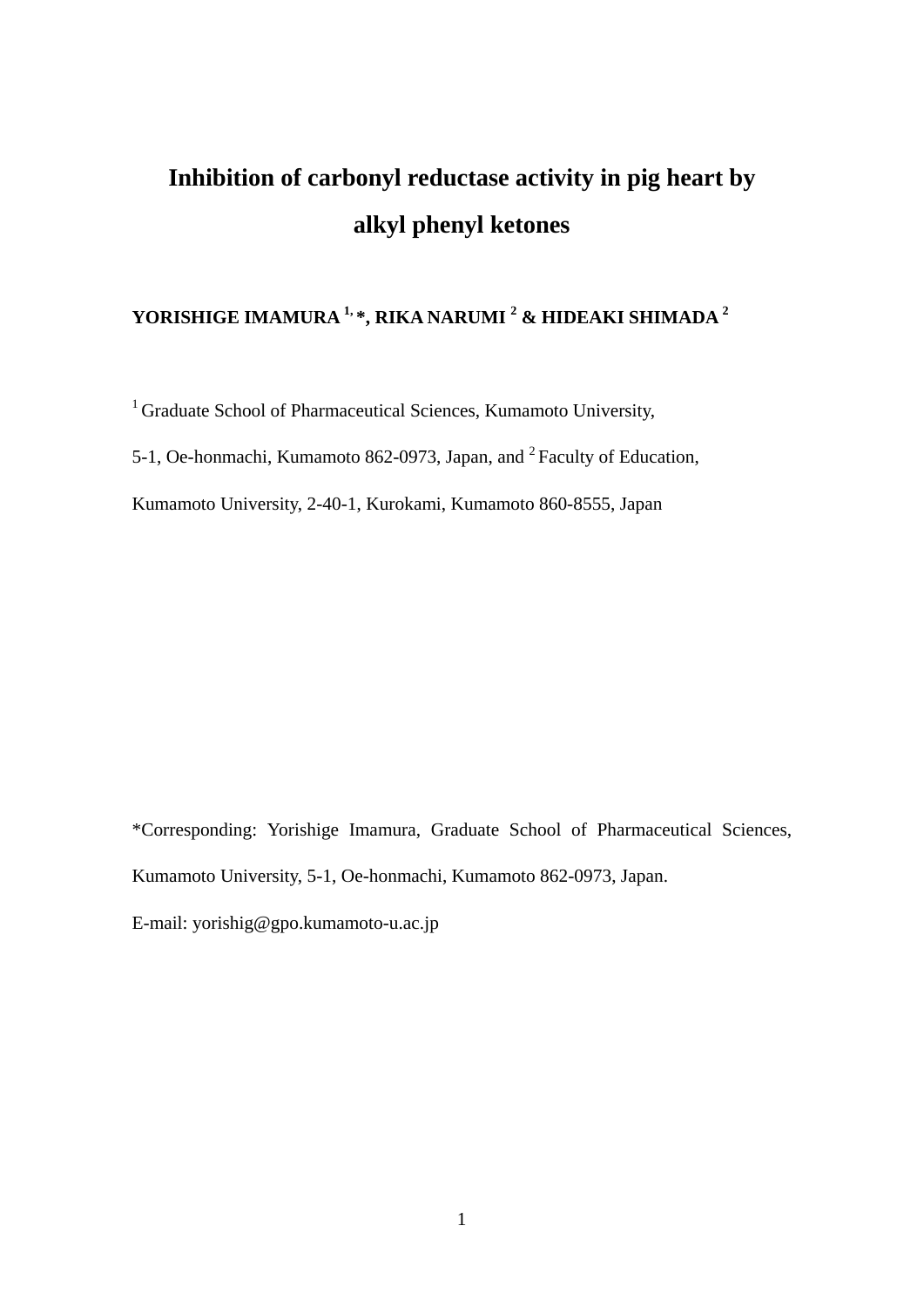## **Abstract**

The inhibitory effects of alkyl phenyl ketones on carbonyl reductase activity were examined in pig heart. In this study, carbonyl reductase activity was estimated as the ability to reduce 4-benzoylpyridine to  $S(-)$ - $\alpha$ -phenyl-4-pyridylmethanol in the cytosolic fraction from pig heart (pig heart cytosol). The order of their inhibitory potencies for the enzyme activity was hexanophenone > valerophenone > heptanophenone > butyrophenone > propiophenone. The inhibitory potencies of acetophenone and nonanophenone were much lower. A significant relationship was observed between  $V_{\text{max}}/K_{\text{m}}$  values for the reduction of alkyl phenyl ketones and their inhibitory potencies for carbonyl reductase activity in pig heart cytosol. Furthermore, hexanophenone was a competitive inhibitor for the enzyme activity. These results indicate that several alkyl phenyl ketones including hexanophenone inhibit carbonyl reductase activity in pig heart cytosol, by acting as substrate inhibitors.

**Keywords**: Carbonyl reductase activity, alkyl phenyl ketones, 4-benzoylpyridine, pig heart cytosol, substrate inhibition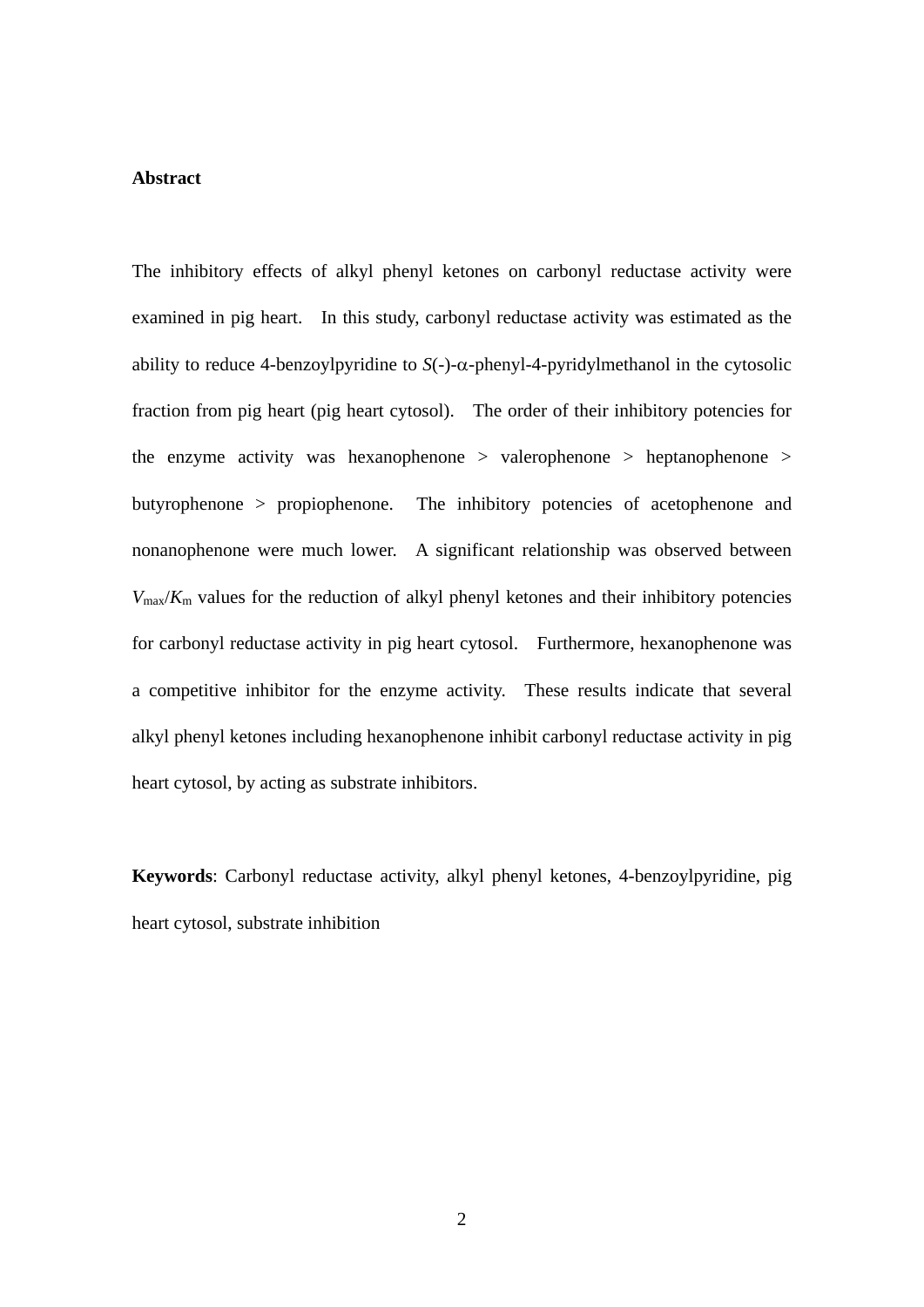#### **Introduction**

A variety of xenobiotic compounds contain ketone or aldehyde group within their chemical structures. These carbonyl compounds are metabolized to the corresponding alcohols in biological systems. Carbonyl reductase (EC 1.1.1.184) is an enzyme that catalyzes NADPH-dependent reduction of carbonyl compounds [1-5]. Monomeric and tetrameric carbonyl reductases have been purified from the liver, kidney, lung, brain and testis of mammalian species [6-11]. We have recently purified a tetrameric carbonyl reductase from the cytosolic fraction of pig heart [12]. The purified pig heart carbonyl reductase (PHCR) efficiently reduces alkyl phenyl ketones such as hexanophenone and valerophenone, and  $\alpha$ -dicarbonyl compounds such as 9,10-phenanthrenequinone and isatin. Interestingly, PHCR also catalyzes the reduction of all-*trans* retinal to all-*trans* retinol, suggesting that it can play a role in retinoid metabolism.

 It has been reported that PHCR reduces mainly 4-benzoylpyridine (4-BP) to  $S(-)$ - $\alpha$ -phenyl-4-pyridylmethanol [*S*(-)-PPOL], as shown in Figure 1 [13]. We have also demonstrated that the enantiomeric excess of *S*(-)-PPOL (89.2% ee) produced in the cytosolic fraction from pig heart (pig heart cytosol) is almost the same as that of *S*(-)-PPOL (87.2% ee) produced in the reaction system of recombinant PHCR [13, 14]. Thus, it is reasonable to assume that most of 4-BP reduction in pig heart cytosol is catalyzed by PHCR.

 The substrate specificities of carbonyl reductase for various ketone and aldehyde compounds have been demonstrated. However, information on the substrate inhibition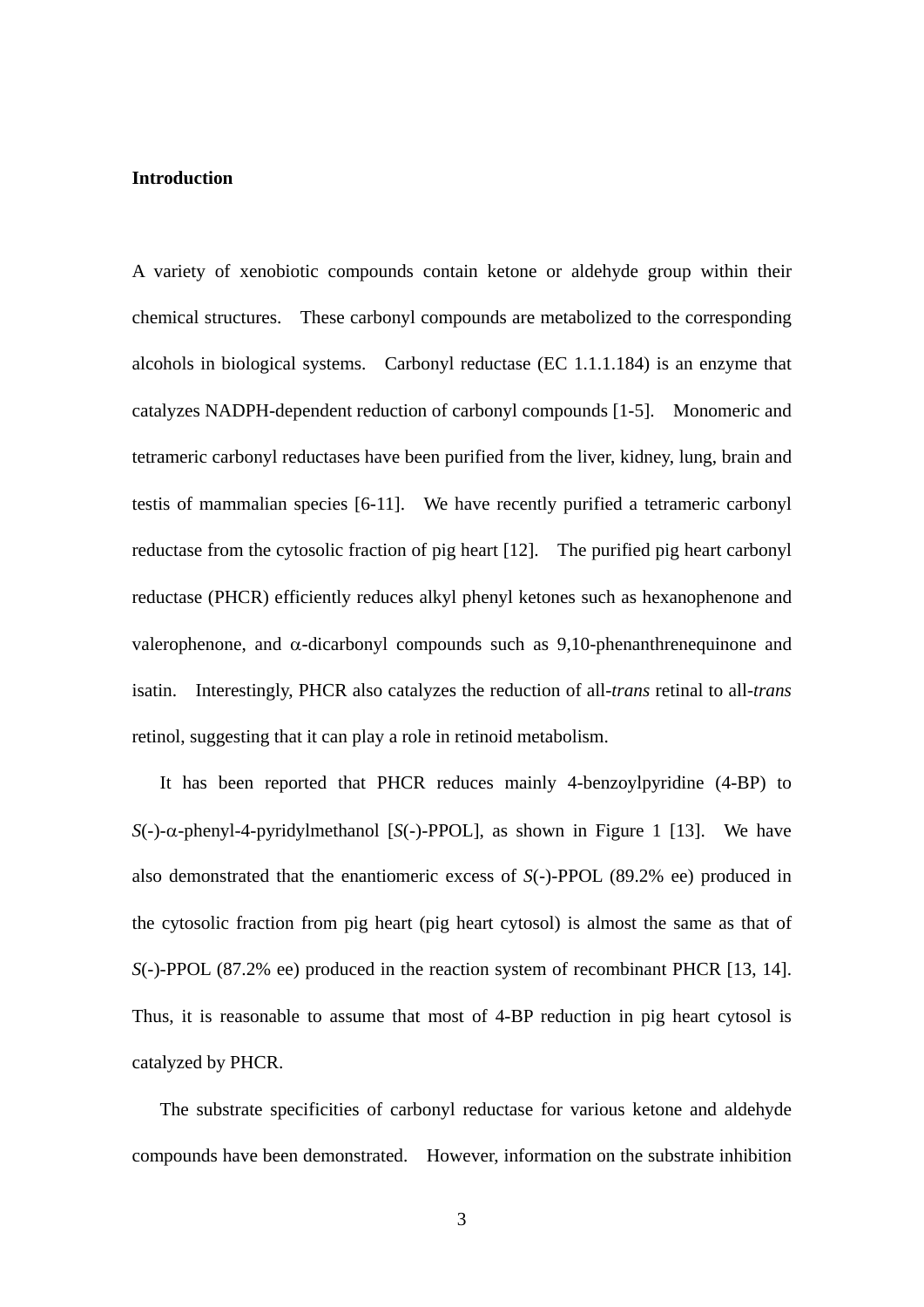of carbonyl reductase by ketone and aldehyde compounds has been very limited. The purpose of the present study was to elucidate a possible mechanism for the substrate inhibition of carbonyl reductase activity in pig heart by a series of alkyl phenyl ketones. The enzyme (carbonyl reductase) activity was estimated as the ability to reduce 4-BP to *S*(-)-PPOL, by using pig heart cytosol as the reaction system of PHCR.

#### **Materials and methods**

#### *Materials*

4-BP was purchased from Wako Pure Chemicals (Osaka, Japan). *S*(-)- and *R*(+)-PPOL were synthesized from 4-BP as reported previously [13]. Alkyl phenyl ketones (Figure 2) were obtained from the following sources: acetophenone, propiophenone, butyrophenone, valerophenone, hexanophenone and heptanophenone (Aldrich, Milwaukee, WI); nonanophenone (Wako Pure Chemicals). All other chemicals were of reagent grade.

#### *Preparation of pig heart cytosol*

The pig hearts were supplied from a slaughterhouse and stored at  $-20$  °C. The tissues were homogenized in 3 volumes of 10 mM sodium potassium phosphate buffer containing 1.15% KCl (pH 6.0). The homogenates were centrifuged at 105,000g for 60 min to obtain cytosolic fraction. The cytosolic fraction (pig heart cytosol) was used for the determination of enzyme activity, as described below.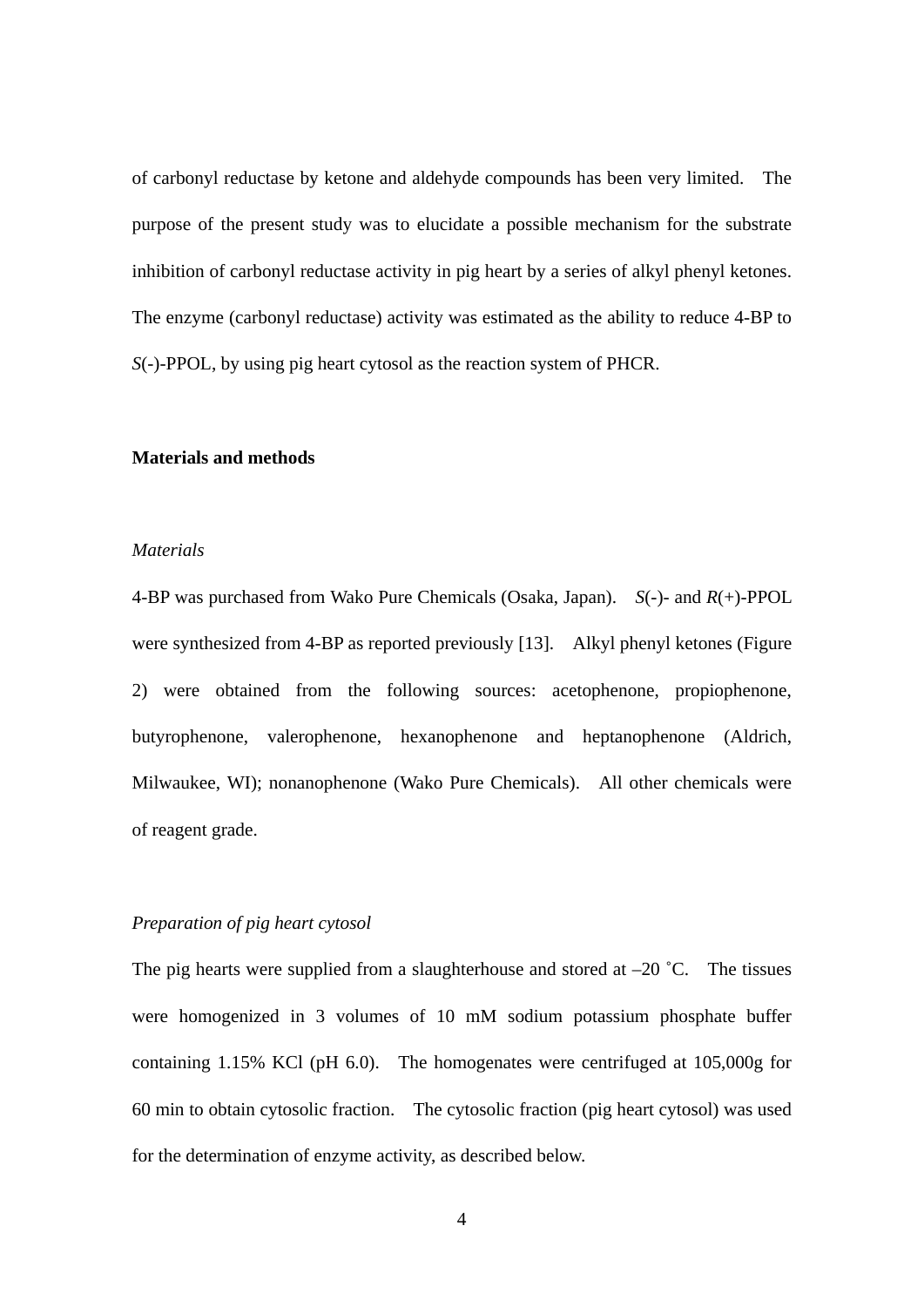#### *Assay of carbonyl reductase activity*

The enzyme (carbonyl reductase) activity was assayed by determining *S*(-)-PPOL formed from 4-BP in pig heart cytosol. The reaction mixture consisted of substrate (500  $\mu$ M 4-BP), NADPH-generating system (50  $\mu$ M NADP<sup>+</sup>, 1.25 mM glucose-6-phosphate, 50 munits glucose-6-phosphate dehydrogenase and 1.25 mM  $MgCl<sub>2</sub>$ ), pig heart cytosol and 100 mM sodium potassium phosphate buffer (pH 6.0) in a final volume of 0.5 ml. The reaction mixture was incubated at 37 ˚C for 10 min and boiled for 2 min to stop the reaction. After centrifugation at 5,000 rpm, the supernatant (20 µl) was subjected to HPLC for the determination of the reduction products [*S*(-)- and *R*(+)-PPOL] of 4-BP. HPLC was carried out using a Tosoh DP-8020 HPLC apparatus (Tosoh, Tokyo, Japan) equipped with a Daicel Chiralpak AD-RH column (Daicel, Tokyo, Japan) and a Tosoh UV-8020 monitor (254 nm). Mixture of 20 mM borate buffer (pH 9.0)-acetonitrile (6:4,  $v/v$ ) was used as a mobile phase at a flow rate of 0.5 ml/min. In the case of inhibition experiments, alkyl phenyl ketones were dissolved in methanol, and added to the reaction mixture at a concentration of 500  $\mu$ M. The final concentration of methanol did not exceed 2% (v/v), and this concentration did not affect the enzyme reaction. Furthermore, the inhibition of 4-BP reduction (carbonyl reductase activity) by hexanophenone was kinetically analyzed using Lineweaver-Burk plots. Velocity (v) was expressed as nmol/min/mg protein. Protein concentration was determined by the method of Lowry et al. [15] with bovine serum albumin as the standard.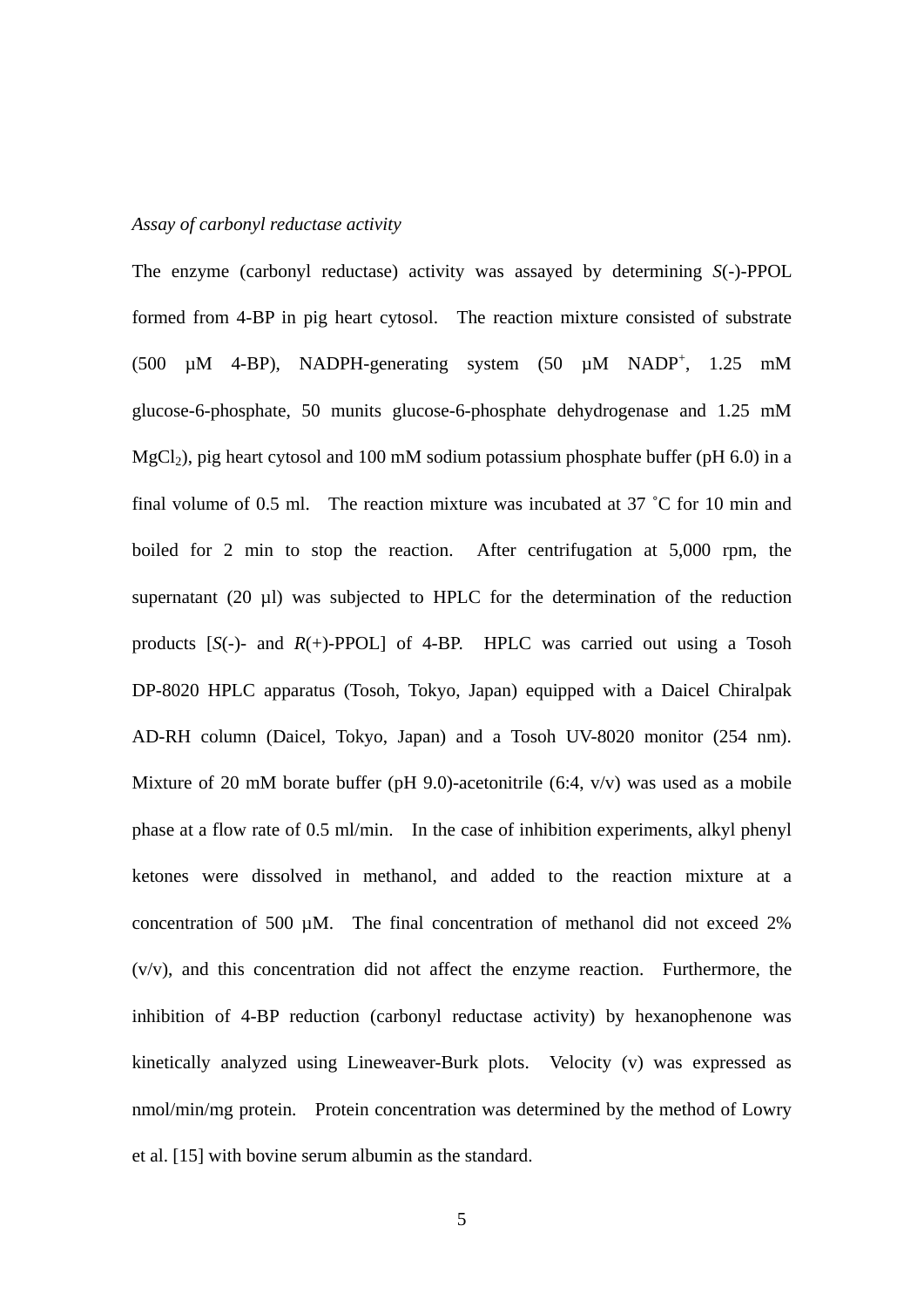#### *Reduction of alkyl phenyl ketones*

The reduction of alkyl phenyl ketones was measured spectrophotometrically by monitoring the decrease in the absorbance of NADPH at 340 nm ( $\varepsilon = 6220 \text{ M}^{-1} \text{cm}^{-1}$ ). The reaction mixture consisted of substrate (alkyl phenyl ketone), 0.3 mM NADPH, pig heart cytosol and 100 mM sodium potassium phosphate buffer (pH 6.0) in a final volume of 0.5 ml. The enzyme reaction was initiated by the addition of alkyl phenyl ketones at various concentrations to the reaction mixture. The parameters  $(K<sub>m</sub>$  and  $V_{\text{max}}/K_{\text{m}}$ ) for the reduction of alkyl phenyl ketones were kinetically determined. One unit of enzyme activity was defined as the amount catalyzing the oxidation of  $1 \mu$ mol of NADPH/min at 37 ˚C.

#### **Results**

#### *Inhibitory effects of alkyl phenyl ketones on carbonyl reductase activity*

The inhibitory effects of various alkyl phenyl ketones on carbonyl reductase activity were examined in pig heart cytosol, using 4-BP as substrate. As shown in Figure 3, hexanophenone was the most potent inhibitor for the enzyme activity. Several alkyl phenyl ketones also exhibited significant inhibitions against the enzyme activity. The order of their inhibitory potencies for carbonyl reductase activity was hexanophenone > valerophenone  $>$  heptanophenone  $>$  butyrophenone  $>$  propiophenone. The inhibitory potencies of acetophenone and nonanophenone were much lower.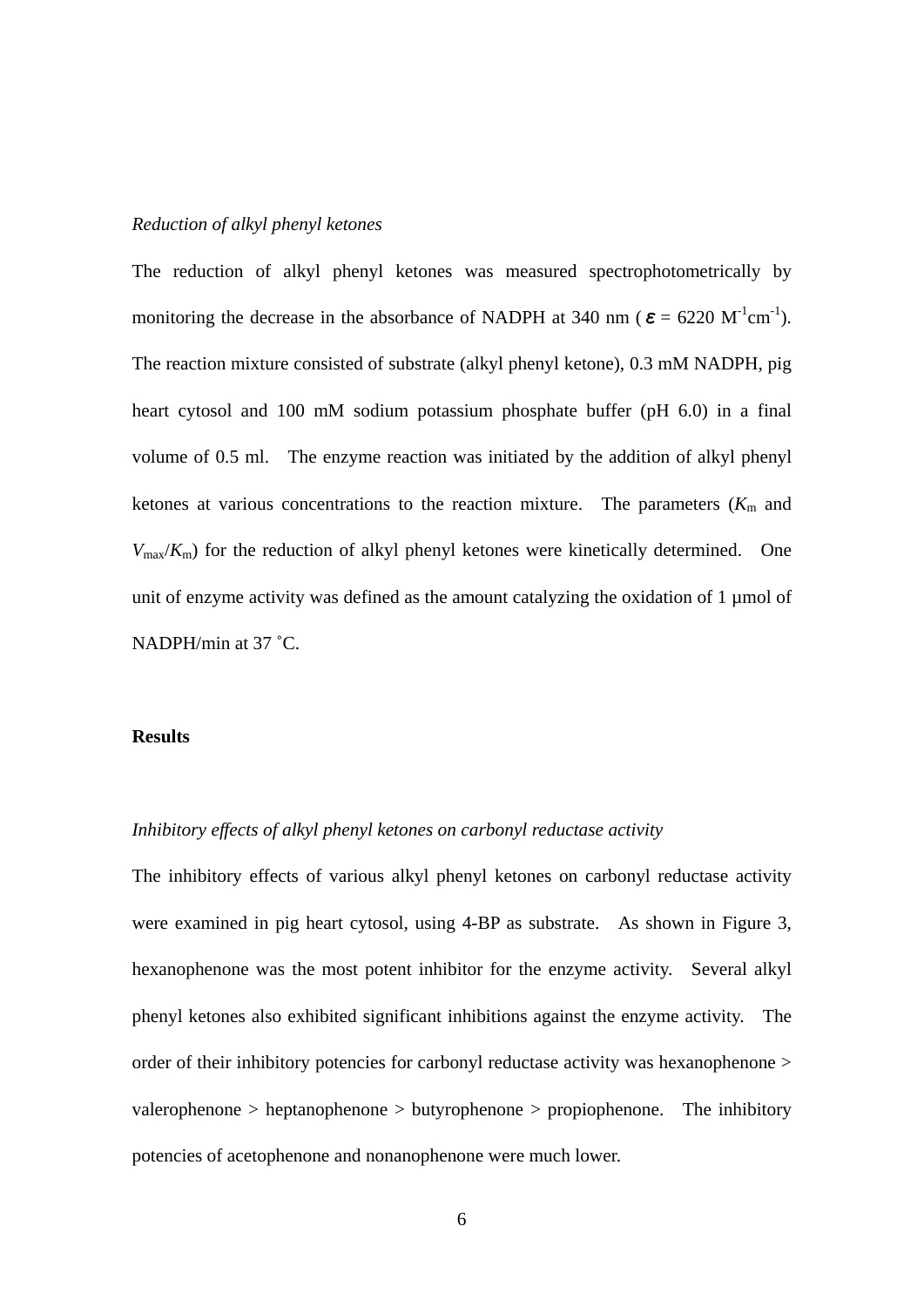#### *Kinetic parameters for the reduction of alkyl phenyl ketones*

The kinetic parameters ( $K_m$  and  $V_{\text{max}}/K_m$ ) for the reduction of alkyl phenyl ketones in pig heart cytosol are summarized in Table I. The kinetic parameters for the reduction of acetophenone and nonanophenone were not determined because of the lower catalytic activities. Of alkyl phenyl ketones tested, hexanophenone exhibited the highest  $V_{\text{max}}/K_{\text{m}}$  value. Furthermore,  $V_{\text{max}}/K_{\text{m}}$  values of valerophenone, heptanophenone, butyrophenone and propiophenone decreased with the order of their inhibitory potencies for carbonyl reductase activity.

## *Relationship between Vmax/Km values and inhibitory potencies*

Figure 4 shows the relationship between  $V_{\text{max}}/K_{\text{m}}$  values for the reduction of alkyl phenyl ketones and their inhibitory potencies for carbonyl reductase activity in pig heart cytosol. As expected, a significant regression line  $(r = 0.937, P < 0.05)$  was obtained from the plots for these alkyl phenyl ketones.

# *Kinetic mechanism for the inhibition of carbonyl reductase activity by hexanophenone*  The inhibition of carbonyl reductase activity (the reduction of 4-BP to *S*(-)-PPOL) by hexanophenone was kinetically examined in pig heart cytosol. As shown in Figure 5, hexanophenone was found to inhibit competitively the enzyme activity.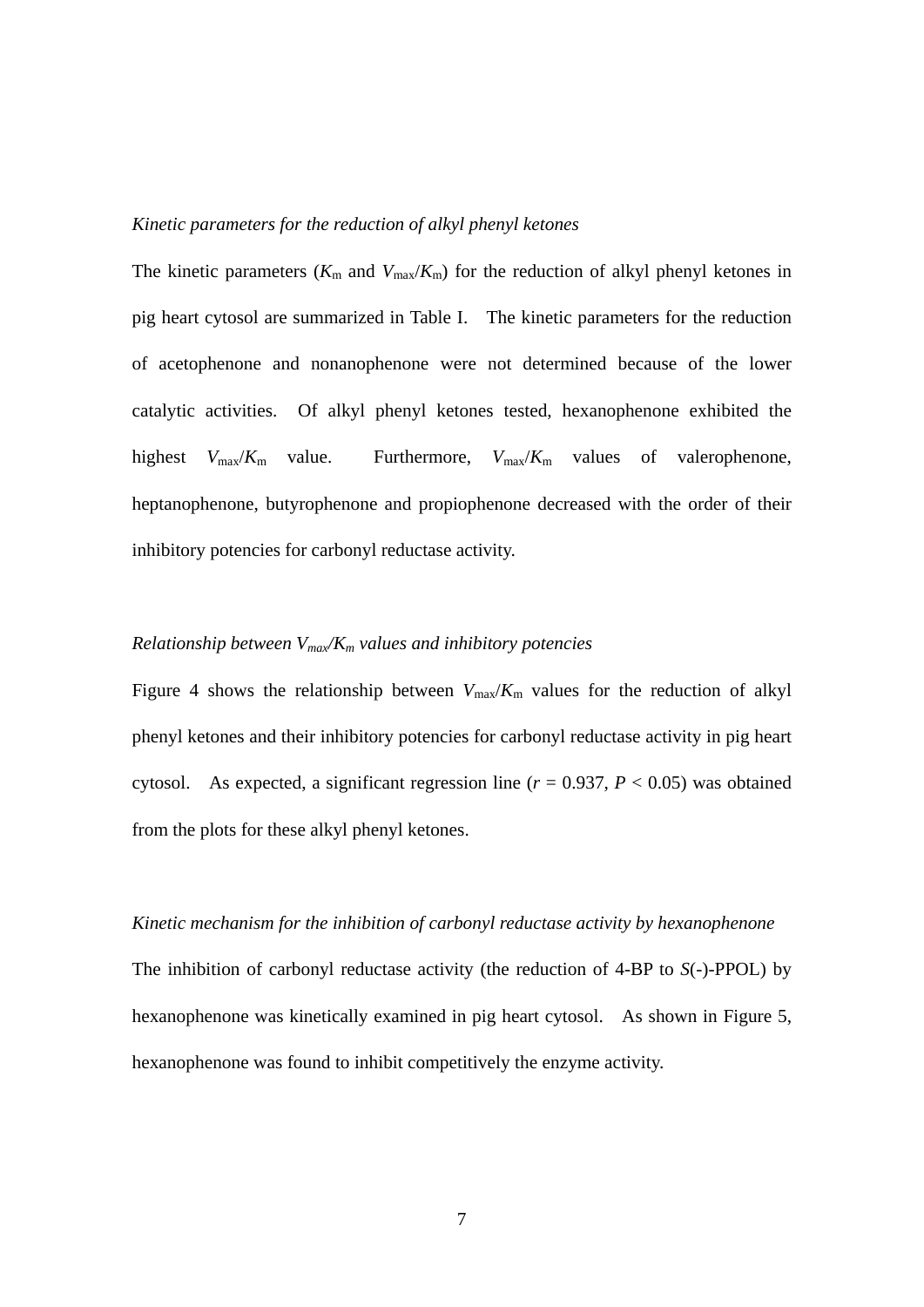#### **Discussion**

Carbonyl reductases have been shown to be inhibited by various drugs and flavonoids [16-18]. For example, nonsteroidal anti-inflammatory drugs such as diclofenac sodium, flufenamic acid and indomethacin effectively inhibit carbonyl reductase purified from rabbit liver, by using befunolol as a substrate [17]. Quercetin and quercitrin belonging to flavonoids are well-known inhibitors of carbonyl reductases purified from several tissues [7, 8, 19, 20]. In the present study, we found that alkyl phenyl ketones have the ability to inhibit carbonyl reductase activity in pig heart cytosol. Furthermore, the order of their inhibitory potencies for carbonyl reductase activity was hexanophenone > valerophenone > heptanophenone > butyrophenone > propiophenone  $\geq$  acetophenone = nonanophenone.

 To elucidate a possible mechanism for the substrate inhibition of carbonyl reductase activity by alkyl phenyl ketones,  $V_{\text{max}}/K_{\text{m}}$  values for the reduction of alkyl phenyl ketones were further determined. Hexanophenone, valerophenone, heptanophenone, butyrophenone and propiophenone have a straight-chain alkyl group of five, four, six, three and two carbon atoms, respectively, within their chemical structures (see Figure 2). Of alkyl phenyl ketones tested, hexanophenone exhibited the highest  $V_{\text{max}}/K_{\text{m}}$  values. In addition, a significant relationship was observed between  $V_{\text{max}}/K_{\text{m}}$  values for the reduction of alkyl phenyl ketones and their inhibitory potencies for carbonyl reductase activity in pig heart cytosol. Based on these  $V_{\text{max}}/K_{\text{m}}$  values and inhibitory potencies, we propose the possibility that a hydrophobic cleft, which fits most efficiently to a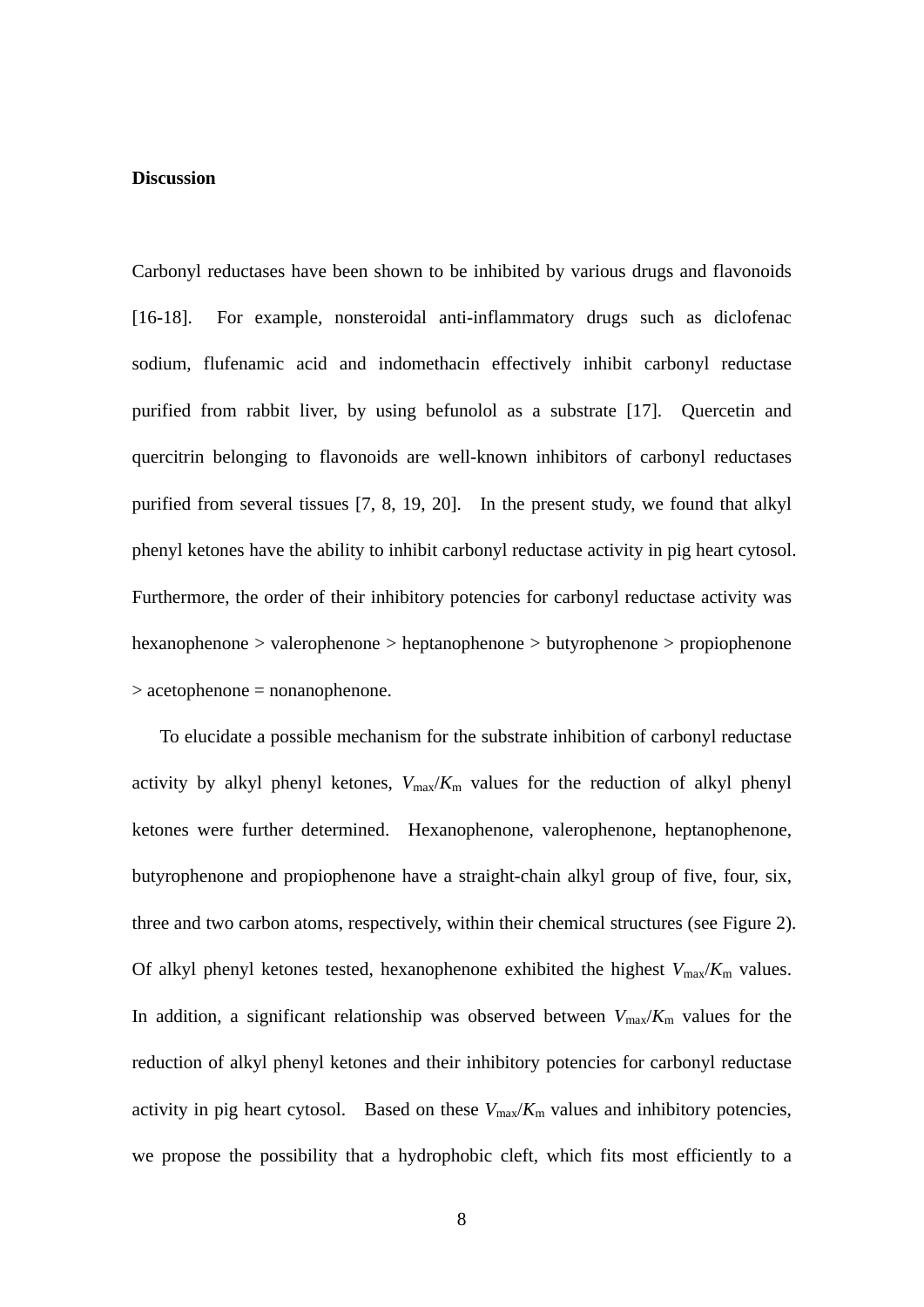straight-chain alkyl group of five carbon atoms, is located in the substrate-binding domain of PHCR present in pig heart cytosol (Figure 6).

 Furthermore, the inhibition of carbonyl reductase activity by hexanophenone was kinetically analyzed in pig heart cytosol. As expected, hexanophenone was confirmed to be a competitive inhibitor for the enzyme activity. This finding indicates that hexanophenone inhibits the enzyme activity by acting as a substrate inhibitor, and also supports the idea that a hydrophobic cleft corresponding to a straight-chain alkyl group of five carbon atoms in length is located in the substrate-binding domain of PHCR present in pig heart cytosol.

 The stereochemistry of ketone reduction has been reported for a number of xenobiotics [13, 21-26]. In this study, carbonyl reductase activity was estimated as the ability to reduce 4-BP to *S*(-)-PPOL in pig heart cytosol. Hexanophenone at a concentration of 500  $\mu$ M had the ability (55.3  $\pm$  5.9 %) to inhibit the reduction of 4-BP to *S*(-)-PPOL (carbonyl reductase activity) by acting as a substrate inhibitor, as shown in Figure 3. The reduction of 4-BP in pig heart cytosol involves, in part, the formation of *R*(+)-PPOL that is the enantiomer of *S*(-)-PPOL. Interestingly, hexanophenone at a concentration of 500  $\mu$ M also exhibited a similar inhibition (51.0  $\pm$  5.9 %) against the reduction of 4-BP to  $R(+)$ -PPOL.

 In conclusion, the present study provides evidence that several alkyl phenyl ketones including hexanophenone inhibit carbonyl reductase activity in pig heart cytosol, by acting as substrate inhibitors. Further studies are in progress to elucidate the detailed mechanism for the substrate inhibition of recombinant PHCR by alkyl phenyl ketones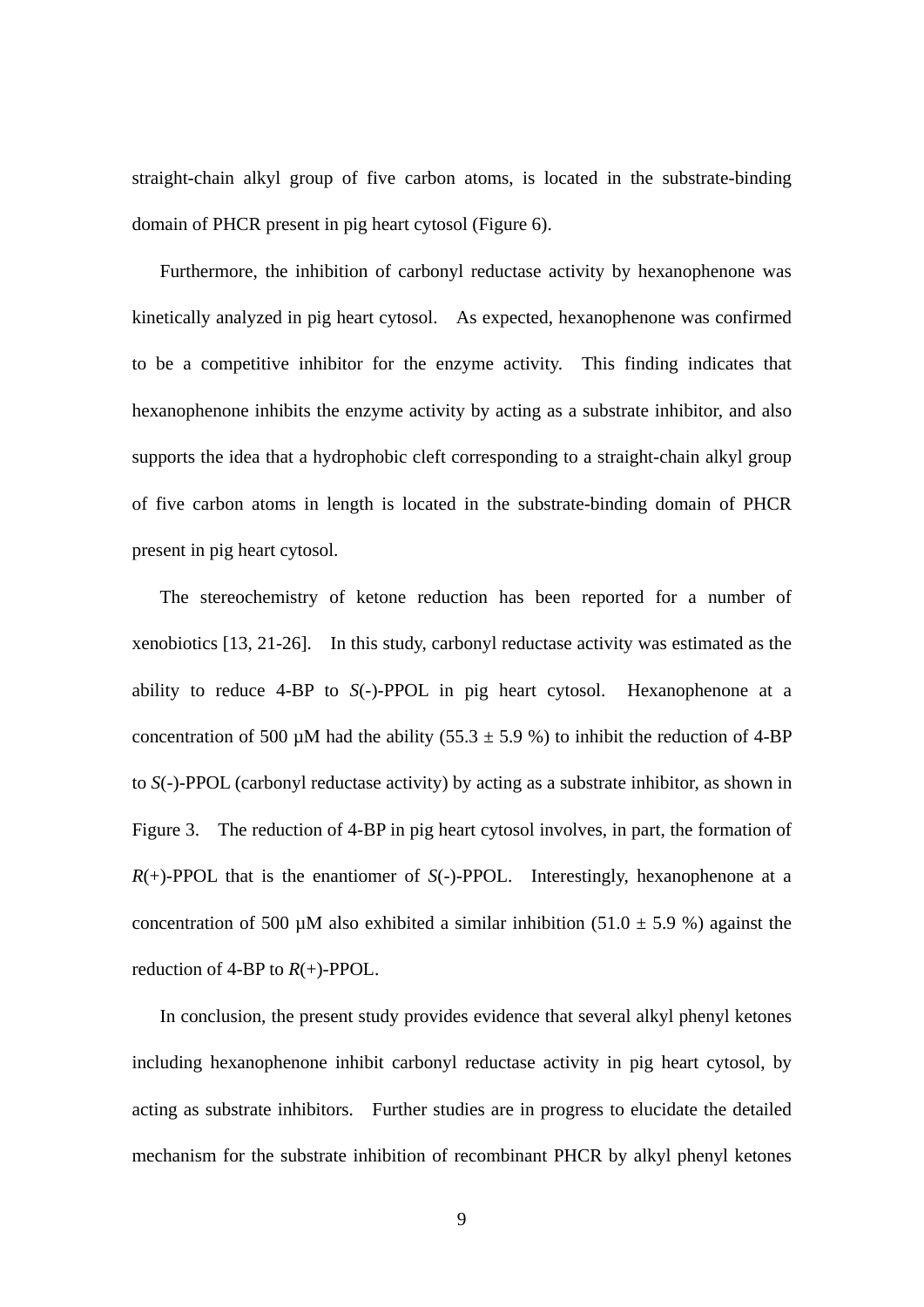and  $\alpha$ -dicarbonyl compounds.

## **References**

- [1] Jakoby WB, Ziegler DM. The enzymes of detoxication. J Biol Chem 1990; 265: 20715–8.
- [2] Maser E. Xenobiotic carbonyl reduction and physiological steroid oxidoreduction. The pluripotency of several hydroxysteroid dehydrogenases. Biochem Pharmacol 1995; 49: 421–40.
- [3] Oppermann UCT, Maser E. Molecular and structural aspects of xenobiotic carbonyl metabolizing enzymes. Role of reductases and dehydrogenases in xenobiotic phase I reactions. Toxicology 2000; 144: 71–90.
- [4] Forrest GL, Gonzalez B. Carbonyl reductase. Chem Biol Interact 2000; 129: 21–40.
- [5] Matsunaga T, Shintani S, Hara A. Multiplicity of mammalian reductases for xenobiotic carbonyl compounds. Drug Metab Pharmacokinet 2006; 21: 1–18.
- [6] Sawada H, Hara A, Nakayama T, Kato F. Reductases for aromatic aldehydes and ketones from rabbit liver. Purification and characterization. J Biochem (Tokyo) 1980; 87: 1153–65.
- [7] Ikeda M, Hattori H, Ohmori S. Properties of NADPH-dependent carbonyl reductases in rat liver cytosol. Biochem Pharmacol 1984; 33: 3957–61.
- [8] Imamura Y, Higuchi T, Nozaki Y, Sugino E, Hibino S, Otagiri M. Purification and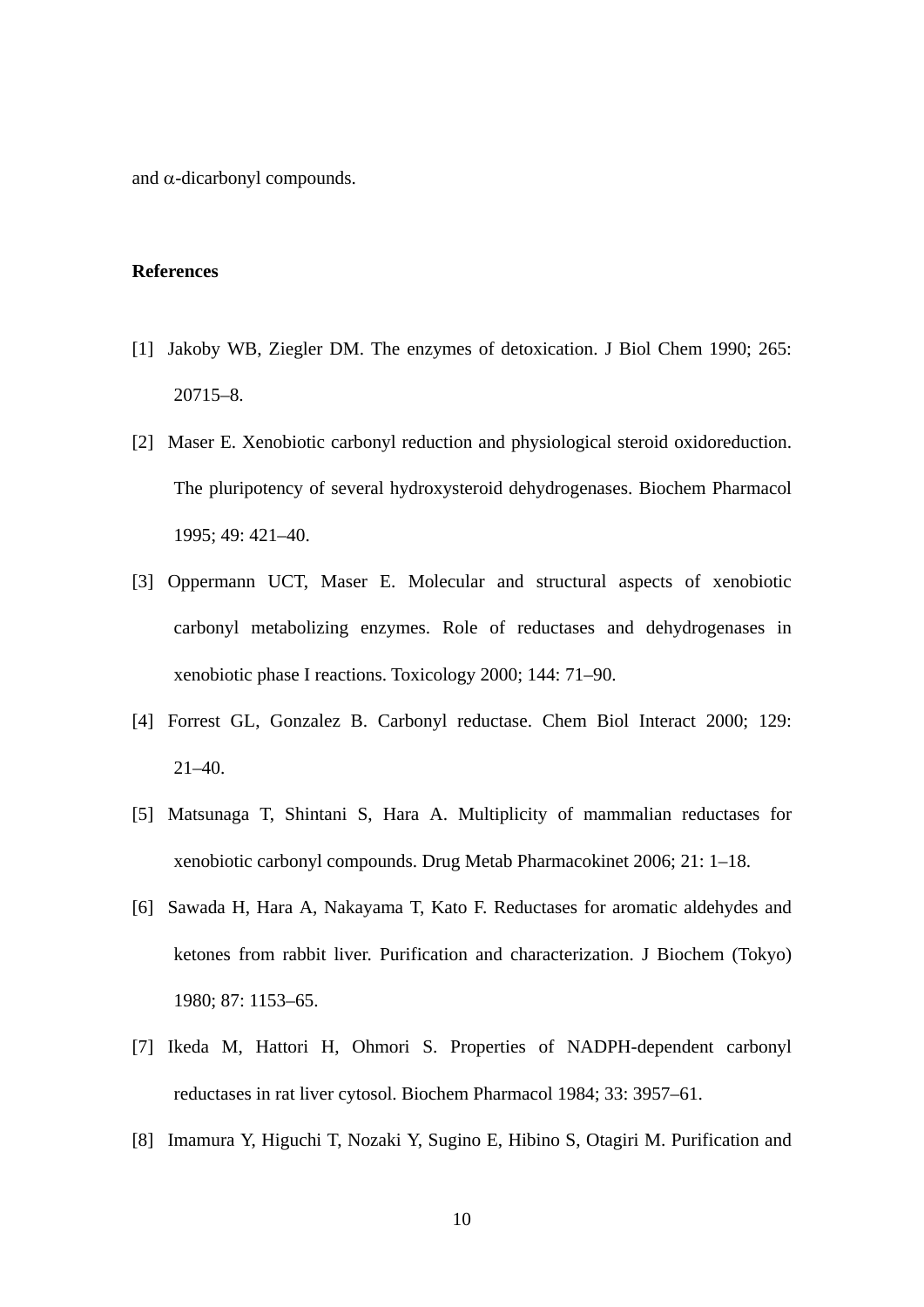properties of carbonyl reductase from rabbit kidney. Arch Biochem Biophys 1993; 300: 570–6.

- [9] Nakayama T, Hara A, Sawada H. Purification and characterization of a novel pyrazole-sensitive carbonyl reductase in guinea pig lung. Arch Biochem Biophys 1982; 217: 564–73.
- [10] Wermuth B. Purification and properties of an NADPH-dependent carbonyl reductase from human brain. Relationship to prostaglandin 9-ketoreductase and xenobiotic ketone reductase. J Biol Chem 1981; 256: 1206–13.
- [11] Iwata N, Inazu N, Takeo S, Satoh T. Carbonyl reductases from rat testis and vas deferens. Purification, properties and localization. Eur J Biochem 1990; 193: 75–81.
- [12] Usami N, Ishikura S, Abe H, Nagano M, Uebuchi M, Kuniyasu A, Otagiri M, Nakayama H, Imamura Y, Hara A. Cloning, expression and tissue distribution of a tetrameric form of pig carbonyl reductase. Chem Biol Interact 2003; 143–144: 353–61.
- [13] Shimada H, Fujiki S, Oginuma M, Asakawa M, Okawara T, Kato K, Yamamura S, Akita H, Hara A, Imamura Y. Stereoselective reduction of 4-benzoylpyridine by recombinant pig heart carbonyl reductase. J Mol Catal B Enzym 2003; 23: 29–35.
- [14] Shimada H, Oginuma M, Hara,A, Imamura Y. 9,10-Phenanthrenequinone, a component of diesel exhaust particles, inhibits the reduction of 4-benzoylpyridine and all-*trans*-retinal and mediates superoxide formation through its redox cycling in pig heart. Chem Res Toxicol 2004; 17: 1145–50.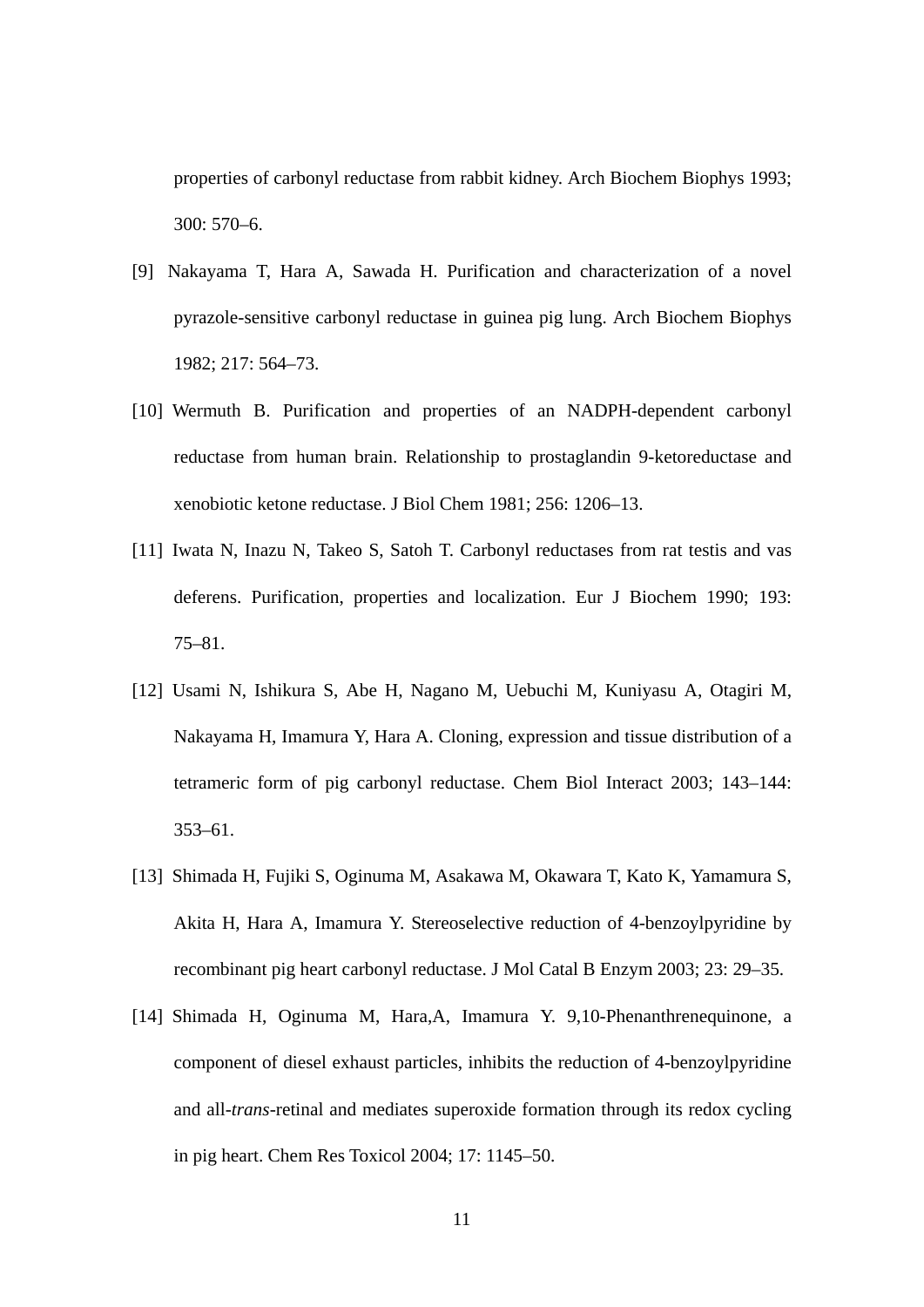- [15] Lowry OH, Rosebrough NJ, Farr AL, Randall RJ. Protein measurement with the Folin phenol reagent. J Biol Chem 1951; 193: 265–75.
- [16] Felsted RL, Bachur NR. Mammalian carbonyl reductases. Drug Metab Rev 1980;  $11: 1-60.$
- [17] Imamura Y, Nozaki Y, Higuchi T, Otagiri M. Reactivity for prostaglandins and inhibition by nonsteroidal anti-inflammatory drugs of rabbit liver befubolol reductase. Res Commun Chem Pathol Pharmacol 1991; 71: 49–57.
- [18] Imamura Y, Migita T, Uriu Y, Otagiri M, Okawara T. Inhibitory effects of flavonoids on rabbit heart carbonyl reductase. J Biochem (Tokyo) 2000; 127: 653–8.
- [19] Terada T, Niwase N, Koyama I, Imamura M, Shinagawa K, Toya H, Mizoguchi T. Purification and characterization of carbonyl reductases from bovine liver cytosol and microsomes. The cytosolic enzyme has a novel  $3\alpha/17\beta$ -hydroxysteroid dehydrogenase activity. Int J Biochem 1993; 25: 1233–9.
- [20] Atalla A, Breyer-Pfaff H, Maser E. Purification and characterization of oxidoreductases-catalyzing carbonyl reduction of the tobacco-specific nitrosamine 4-methylnitrosamine-1-(3-pyridyl)-1-butanone (NNK) in human liver cytosol. Xenobiotica 2000; 30: 755–69.
- [21] Hermans JJR, Thijssen HHW. The *in vitro* ketone reduction of warfarin and analogues. Substrate stereoselectivity, product stereoselectivity and species differences. Biochem Pharmacol 1989; 38: 3365–70.
- [22] Strolin Benedetti M, Pianezzola E., Fraier, D, Castelli MG, Dostert P.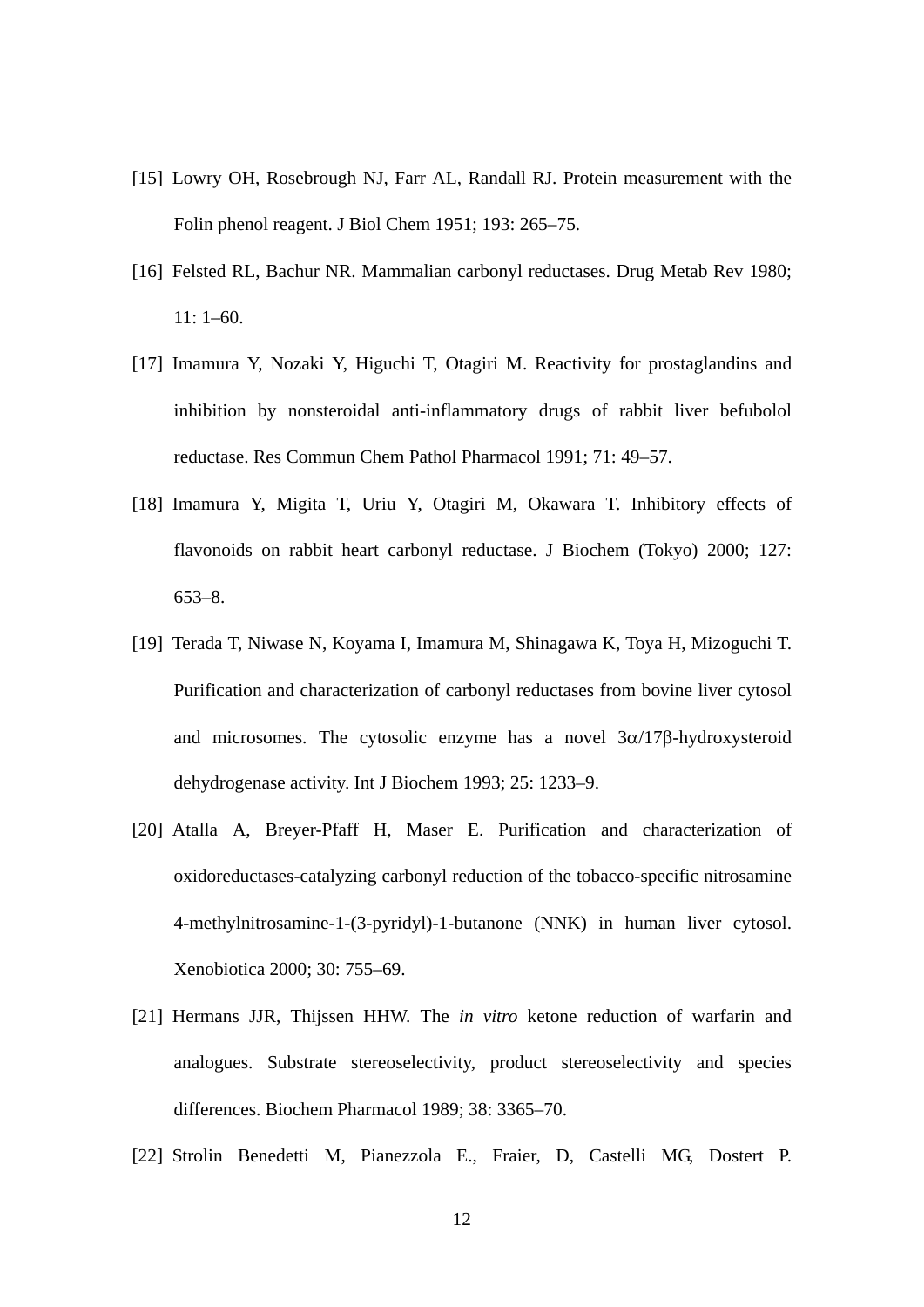Stereoselectivity of idarubicin reduction in various animal species and humans. Xenobiotica 1991; 21: 473–80.

- [23] Eyles DW, Pond SM. Stereospecific reduction of haloperidol in human tissues. Biochem Pharmacol 1992; 44: 867–71.
- [24] Dow J, Berg C. Stereoselectivity of the carbonyl reduction of dolasetron in rats, dogs, and humans. Chirality 1995; 7: 342–8.
- [25] Nagamine S, Horisaka E, Fukuyama Y, Maetani K, Matsuzawa R, Iwakawa S, Asada S. Stereoselective reductive metabolism of metyrapone and inhibitory activity of metyrapone metabolites, metyrapol enantiomers, on steroid  $11\beta$ -hydroxylase in the rat. Biol Pharm Bull 1997; 20: 188–92.
- [26] Rosemond MJC, Walsh JS. Human carbonyl reduction pathways and a strategy for their study *in vitro*. Drug Metab Rev 2004; 36: 335–61.